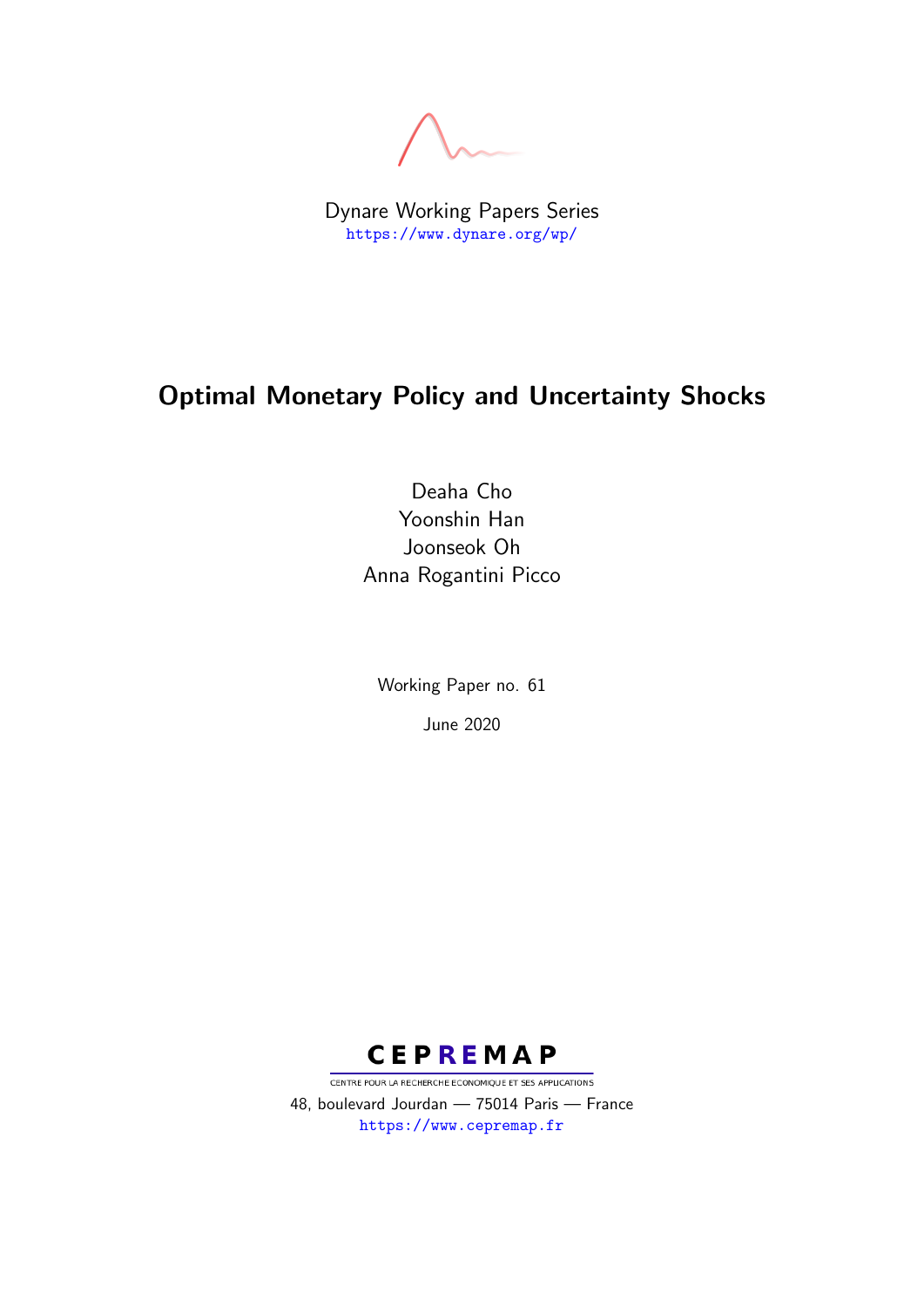# Optimal Monetary Policy and Uncertainty Shocks<sup>∗</sup>

Deaha Cho† Yoonshin Han‡ Joonseok Oh§ Anna Rogantini Picco¶

March 22, 2020

#### Abstract

We study optimal monetary policy in response to uncertainty shocks in standard New Keynesian models under Calvo and Rotemberg pricing schemes. We find that optimal monetary policy achieves joint stabilization of inflation and the output gap in both pricing schemes. We show that a simple Taylor rule that puts high weight on inflation stability approximates optimal monetary policy well. This rule mutes firms' precautionary pricing incentive, the key channel that makes responses under Calvo and Rotemberg pricing schemes differ under the empirically calibrated Taylor rule.

Keywords: Optimal monetary policy, Uncertainty shocks

JEL Classification: E12, E52

Germany. E-mail: [joonseok.oh@fu-berlin.de](mailto:joonseok.oh@fu-berlin.de)

¶Department of Economics, European University Institute, Villa La Fonte, Via delle Fontanelle 18, 50014 San Domenico di Fiesole, Italy. E-mail: [anna.rogantini@eui.eu](mailto:anna.rogantini@eui.eu)

<sup>∗</sup>We are grateful to Pablo Anaya, Flora Budianto, Mira Kim, Evi Pappa, and Mathias Trabandt for many insightful discussions. All errors are our own. The views expressed in this paper are those of the authors, and not necessarily those of the Korea Deposit Insurance Corporation.

<sup>†</sup>Faculty of Business and Economics, University of Melbourne, 111 Barry St, Carlton VIC 3053, Australia. E-mail: [daehac@](mailto:daehac@unimelb.edu.au) [unimelb.edu.au](mailto:daehac@unimelb.edu.au)

<sup>‡</sup>Korea Deposit Insurance Corporation, Cheonggyecheon-ro 30, Jung-gu, 04521 Seoul, Republic of Korea. E-mail: [harrishan@](mailto:harrishan@kdic.or.kr) [kdic.or.kr](mailto:harrishan@kdic.or.kr)

 $\S$ Chair of Macroeconomics, School of Business and Economics, Freie Universität Berlin, Boltzmannstrasse 20, 14195 Berlin,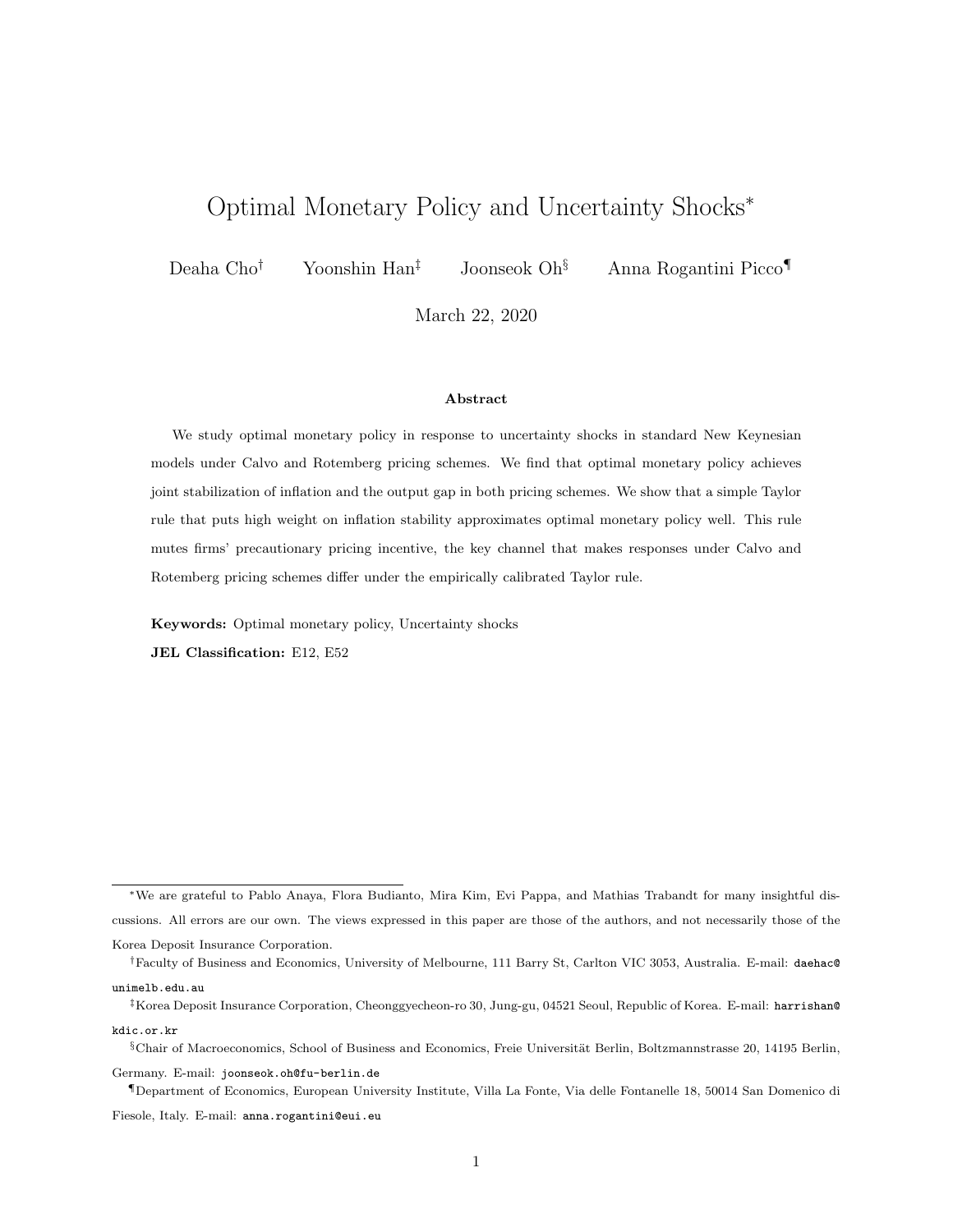## 1 Introduction

Time-varying uncertainty has recently received considerable attention from policymakers and academics, spurring a burgeoning literature on identifying transmission mechanisms of uncertainty shocks. Different types of nominal rigidities have been shown to affect uncertainty propagation differently. Yet, little is known on whether optimal monetary policy varies depending on the way nominal rigidities are modeled. There are two popular approaches to modeling price rigidities. The first is [Calvo](#page-13-0) [\(1983\)](#page-13-0) pricing, under which firms face a constant probability of not being allowed to reoptimize their price every period. The second is [Rotemberg](#page-14-0) [\(1982\)](#page-14-0) pricing, under which firms can always adjust their price upon payment of a quadratic price adjustment cost. It is well-known that the two approaches are observationally equivalent up to a first-order approximation. However, in response to uncertainty shocks, which require at least a third-order perturbation to show up in a policy function, they generate different dynamics under the empirical Taylor rule – see [Oh](#page-14-1) [\(2020\)](#page-14-1).

This paper explores how optimal monetary policy responds to uncertainty shocks and whether its response varies depending on the way price rigidities are modeled. In particular, we derive the optimal monetary policy in response to uncertainty shocks under Calvo and Rotemberg pricing frictions. We show that, when monetary policy responds optimally, allocations under the two pricing schemes are the same (and efficient). Clarifying what generates different dynamics under the empirical Taylor rule helps us understand why optimal monetary policy is able to achieve the same allocations. When monetary policy follows the empirical Taylor rule, under Rotemberg pricing, uncertainty shocks appear as demand shocks. A rise in uncertainty triggers households' precautionary savings, which causes a fall in both inflation and the output gap. On the contrary, under Calvo pricing, uncertainty shocks appear as cost-push shocks. A rise in uncertainty triggers firms' precautionary pricing motive along with households' precautionary savings. The precautionary pricing incentive stems from firms' exposure to the risk of not being able to set their desired price level in the future. Price-resetting firms raise prices today to hedge against an uncertain future profit stream. This triggers a rise in inflation and a sharper fall in the output gap, as the resulting rise in inflation further compresses aggregate demand. Therefore, the main driver of the different dynamics under the two pricing schemes is the precautionary pricing behavior of firms, which is only present with Calvo-type price rigidities. We show that, when monetary policy is set optimally, not only the households' precautionary motive but also the firms' precautionary pricing motive are eliminated. This results in stabilized inflation and the output gap under the optimal monetary policy, regardless of the type of price friction. We further show that, under both pricing schemes, a simple rule that puts extremely high weight on inflation approximates the optimal monetary policy well.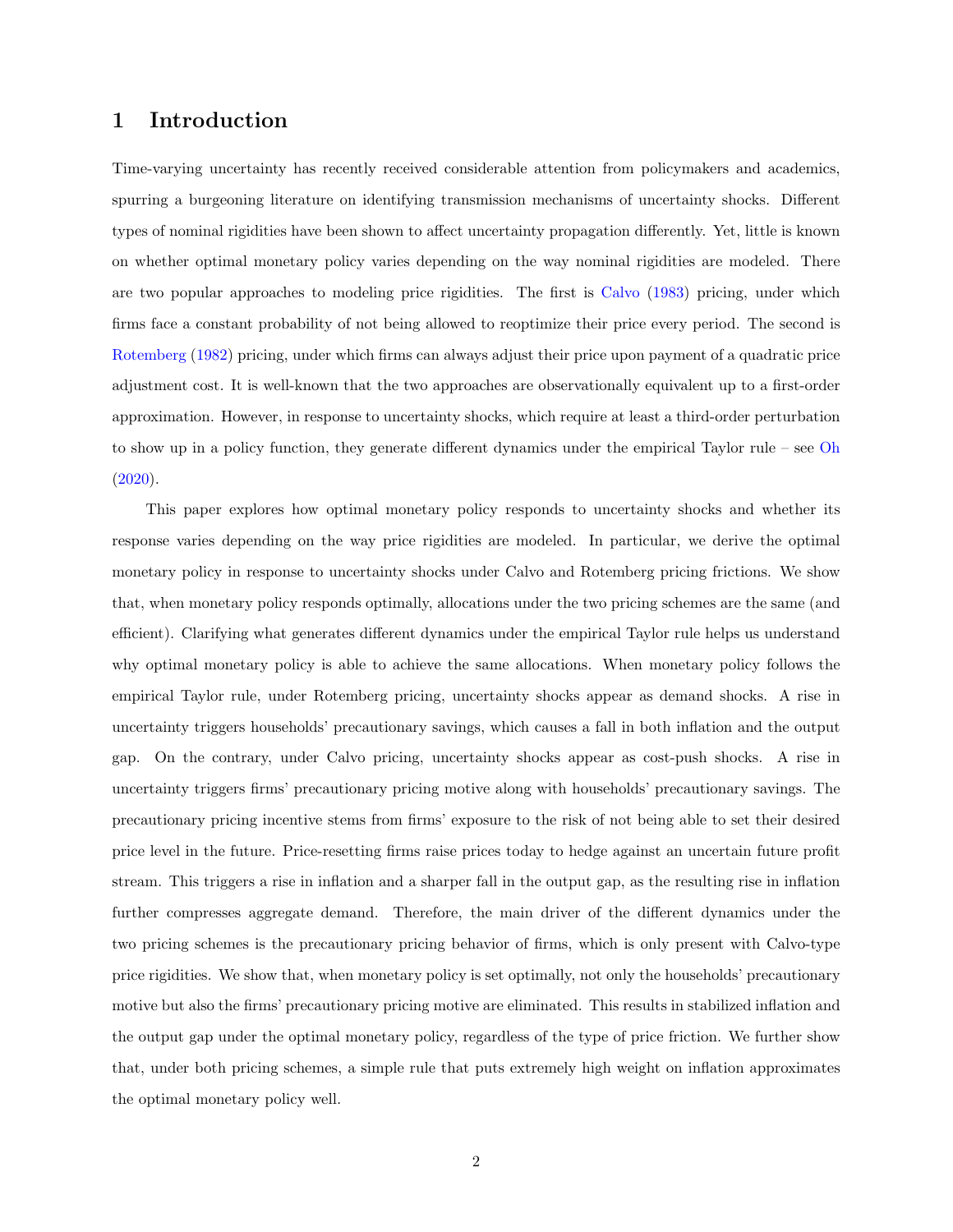Our paper is related to two main streams of the literature. The first focuses on the transmission of uncertainty shocks to the macroeconomy and includes works such as [Born and Pfeifer](#page-13-1) [\(2014\)](#page-13-1), Fernández-[Villaverde et al.](#page-13-2) [\(2015\)](#page-13-2), [Leduc and Liu](#page-13-3) [\(2016\)](#page-13-3), [Basu and Bundick](#page-13-4) [\(2017\)](#page-13-4), and [Oh](#page-14-1) [\(2020\)](#page-14-1). While these papers show that the form of price rigidity adopted is not innocuous under the empirical Taylor rule, we show that this is not the case under the optimal monetary policy. The second stream of the literature our paper is related to is comparing positive and normative results under the Calvo and Rotemberg pricing assumptions. As for positive studies, [Miao and Ngo](#page-13-5) [\(2019\)](#page-13-5) and [Ngo](#page-14-2) [\(2019\)](#page-14-2) show that the two pricing schemes generate different dynamics at the zero lower bound. [Ascari and Rossi](#page-13-6) [\(2012\)](#page-13-6) argue that the Calvo and Rotemberg models have very different predictions when the models are approximated at a positive steady state inflation rate. As for normative studies, Nisticó [\(2007\)](#page-14-3) and [Lombardo and Vestin](#page-13-7) [\(2008\)](#page-13-7) compare the welfare implications of the Calvo and Rotemberg models. [Leith and Liu](#page-13-8) [\(2016\)](#page-13-8) compares the inflation bias. All these papers have an environment in which monetary policy is suboptimal. In contrast, our work compares the dynamics in response to uncertainty shocks when monetary policy is optimal.

The rest of the paper is structured as follows. Section [2](#page-3-0) describes the optimality conditions of a textbook New Keynesian model under Calvo and Rotemberg pricing schemes. Section [3](#page-6-0) discusses calibration and responses under the optimal monetary policy and a simple Taylor rule. Section [4](#page-11-0) concludes.

### <span id="page-3-0"></span>2 Textbook New Keynesian Models

We describe the equilibrium conditions of a basic New Keynesian model under [Calvo](#page-13-0) [\(1983\)](#page-13-0) and [Rotemberg](#page-14-0) [\(1982\)](#page-14-0) price rigidities. The model features a utility-maximizing household, intermediate good firms that compete monopolistically and face price frictions, and exogenous productivity subject to second moment shocks.

The optimal labor supply and consumption of a representative household are characterized by:

<span id="page-3-1"></span>
$$
\chi N_t^{\eta} = C_t^{-\gamma} w_t,\tag{1}
$$

<span id="page-3-2"></span>
$$
C_t^{-\gamma} = \beta E_t C_{t+1}^{-\gamma} \frac{R_t}{\pi_{t+1}},
$$
\n(2)

where  $C_t$  indicates consumption,  $N_t$  labor supply, and  $w_t$  the real wage.  $\gamma$  is the risk aversion parameter,  $\chi$  is the labor disutility parameter, and  $\eta$  is the inverse of the Frisch labor supply elasticity.  $\pi_t$  is the gross inflation rate, while  $R_t$  is the nominal interest rate.

Differentiated goods are produced by a continuum of intermediate good firms, indexed by  $i \in [0,1]$ ,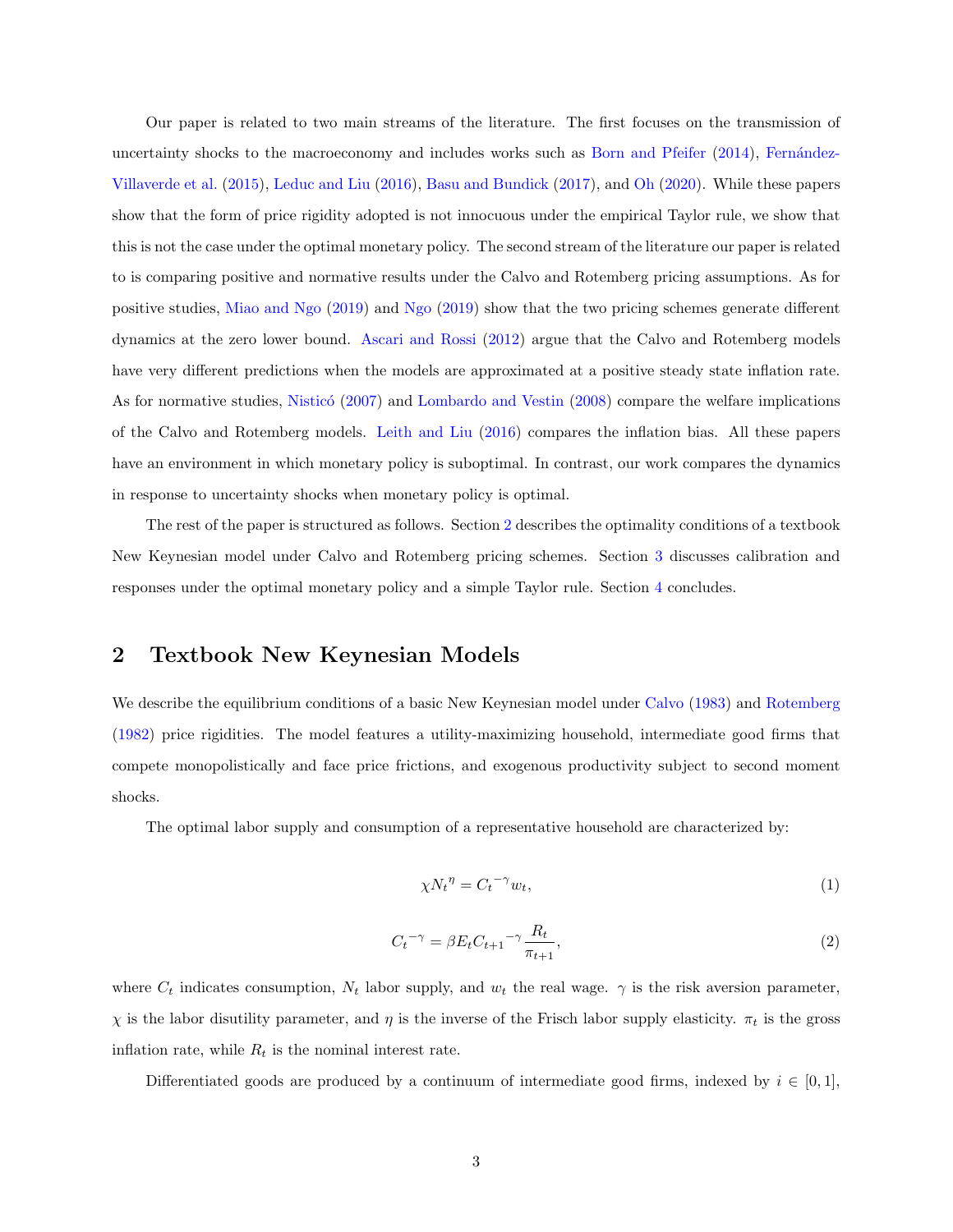according to:

$$
Y_t(i) = A_t N_t(i). \tag{3}
$$

 $A_t$  is the exogenous productivity following:

$$
\log A_t = \rho_A \log A_{t-1} + \sigma_t^A \varepsilon_t^A, \quad 0 \le \rho_A < 1, \quad \varepsilon_t^A \sim N(0, 1). \tag{4}
$$

 $\sigma_t^A$  is the time-varying volatility of productivity and follows:

$$
\log \sigma_t^A = (1 - \rho_{\sigma^A}) \log \sigma^A + \rho_{\sigma^A} \log \sigma_{t-1}^A + \sigma^{\sigma^A} \varepsilon_t^{\sigma^A}, \quad 0 \le \rho_{\sigma^A} < 1, \quad \varepsilon_t^{\sigma^A} \sim N(0, 1), \tag{5}
$$

where  $\sigma^A$  indicates the steady state value of  $\sigma_t^A$ .

Intermediate goods are aggregated into final goods using a CES technology with elasticity of substitution  $\epsilon > 1.$  The average real marginal cost is given by:

<span id="page-4-0"></span>
$$
mc_t = \frac{w_t}{A_t}.\tag{6}
$$

The efficient output  $Y_t^f$ , the level of output that would prevail under flexible prices and perfect competition, is:

$$
\chi \left(\frac{Y_t^f}{A_t}\right)^{\eta} = Y_t^{f^{-\gamma}} \frac{\epsilon - 1}{\epsilon} \frac{A_t}{(1 - \tau)},\tag{7}
$$

where  $\tau = \frac{1}{\varepsilon}$  indicates the rate at which firms' production is subsidized and ensures the efficient steady state. The output gap is defined by:

$$
\widetilde{Y}_t = \log\left(\frac{Y_t}{Y_t^f}\right). \tag{8}
$$

#### 2.1 Calvo Pricing

Under Calvo pricing, only a fraction  $1 - \theta$  of intermediate good firms, are allowed to reset their price in a given period. Denoting the optimal reset price by  $P_t^*$ , the optimal relative price,  $p_t^* = \frac{P_t^*}{P_t}$ , solves:

<span id="page-4-1"></span>
$$
p_t^\star = \frac{\epsilon \left(1 - \tau\right)}{\epsilon - 1} \frac{p_{1,t}}{p_{2,t}},\tag{9}
$$

<span id="page-4-2"></span>
$$
p_{1,t} = C_t^{-\gamma} m c_t Y_t + \theta \beta E_t \pi_{t+1}^{\epsilon} p_{1,t+1},
$$
\n(10)

<span id="page-4-3"></span>
$$
p_{2,t} = C_t^{-\gamma} Y_t + \theta \beta E_t \pi_{t+1}^{\epsilon-1} p_{2,t+1},
$$
\n(11)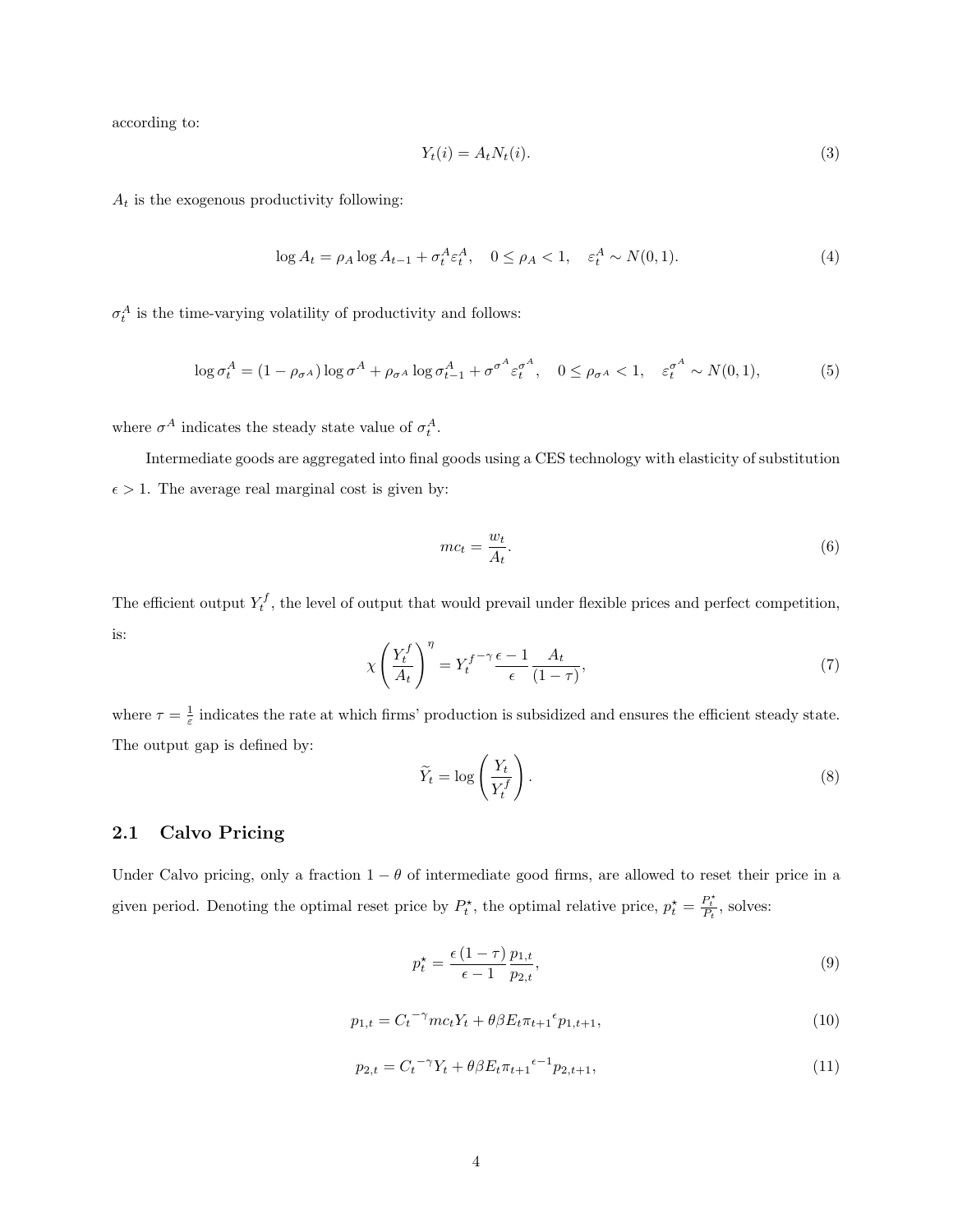where  $P_t$  indicates the aggregate price level. Inflation evolves according to:

<span id="page-5-0"></span>
$$
\theta \pi_t^{\epsilon-1} = 1 - (1 - \theta) p_t^{\star 1 - \epsilon}.
$$
\n<sup>(12)</sup>

The aggregate production function and resource constraint are given by:

<span id="page-5-1"></span>
$$
\Delta_t Y_t = A_t N_t,\tag{13}
$$

<span id="page-5-2"></span>
$$
Y_t = C_t,\tag{14}
$$

where  $\Delta_t$  is a measure of price dispersion, which evolves according to:

<span id="page-5-3"></span>
$$
\Delta_t = (1 - \theta) p_t^{\star - \epsilon} + \theta \pi_t^{\epsilon} \Delta_{t-1}.
$$
\n(15)

### 2.2 Rotemberg Pricing

Under Rotemberg pricing, firms can reset their price every period upon payment of a quadratic price adjustment cost, controlled by the parameter  $\psi \geq 0$ . In equilibrium, all intermediate good firms are symmetric and charge the same price. The inflation rate,  $\pi_t$ , is determined by the firms' optimal pricing condition as follows:

<span id="page-5-4"></span>
$$
\psi(\pi_t - 1) \pi_t = \psi \beta E_t \left(\frac{C_{t+1}}{C_t}\right)^{-\gamma} (\pi_{t+1} - 1) \pi_{t+1} \frac{Y_{t+1}}{Y_t} + 1 - \epsilon + \epsilon (1 - \tau) m c_t.
$$
\n(16)

The aggregate production function and resource constraint are given by:

<span id="page-5-5"></span>
$$
Y_t = A_t N_t,\tag{17}
$$

<span id="page-5-6"></span>
$$
Y_t = C_t + \frac{\psi}{2} (\pi_t - 1)^2 Y_t.
$$
\n(18)

#### 2.3 Ramsey-Optimal Monetary Policy

Optimal monetary policy is given by the solution to the Ramsey planner's problem. This solution is a sequence of the nominal interest rate that maximizes the discounted sum of the representative agent's utility given the equilibrium conditions of the competitive economy. The Ramsey-optimal equilibrium conditions under the Calvo and Rotemberg pricing assumptions are shown in Appendix [A](#page-15-0) and [B.](#page-16-0)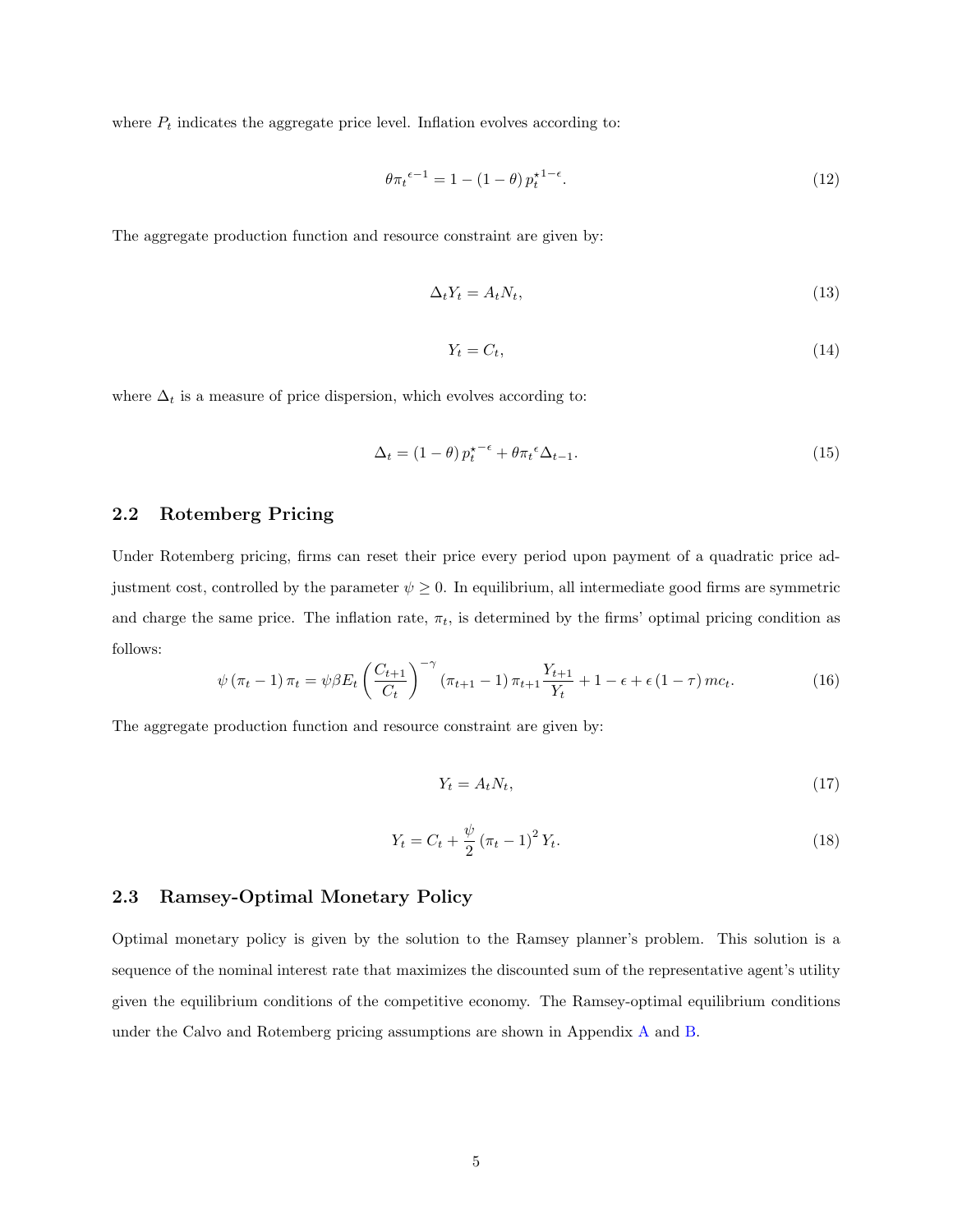| Parameter                 | Description                                 | Value                                                          |
|---------------------------|---------------------------------------------|----------------------------------------------------------------|
| β                         | Discount factor                             | 0.99                                                           |
| $\gamma$                  | Risk aversion                               | 2.00                                                           |
| $\eta$                    | Inverse labor supply elasticity             | 1.00                                                           |
| $\chi$                    | Labor disutility parameter                  | $N=\frac{1}{3}$                                                |
| $\epsilon$                | Elasticity of substitution between goods    | 11.00                                                          |
| $\theta$                  | Calvo price stickiness                      | 0.75                                                           |
| $\psi$                    | Rotemberg price stickiness                  | $\theta(\epsilon-1)$<br>$\overline{(1-\theta)(1-\theta\beta)}$ |
|                           | Technology shock persistence                | 0.95                                                           |
| $\frac{\rho_A}{\sigma^A}$ | Steady-state volatility of technology shock | 0.01                                                           |
| $\rho_{\sigma^A}$         | Uncertainty shock persistence               | 0.76                                                           |
| $\sigma^{\sigma^A}$       | Volatility of uncertainty shock             | 0.392                                                          |

<span id="page-6-1"></span>Table 1: Parameter Values

## <span id="page-6-0"></span>3 Results

#### 3.1 Calibration and Solution Method

The models are calibrated to a quarterly frequency. Table [1](#page-6-1) provides a summary of the key parameters. The discount factor  $\beta$  is set to 0.99. The risk aversion parameter  $\gamma$  is 2. The inverse of labor supply elasticity  $\eta$  is set to 1. The labor disutility parameter  $\chi$  is calibrated to match a steady state value of hours worked of 1/3. The elasticity of substitution between differentiated intermediate goods  $\epsilon$  is fixed to 11, implying a steady-state markup of 10%. We parametrize  $\theta = 0.75$  to match an average price duration of four quarters. The Rotemberg price adjustment cost  $\psi$  is chosen so that the slope of the Phillips curve under the Rotemberg and Calvo assumptions is equivalent upon first-order approximation. We follow [Leduc](#page-13-3) [and Liu](#page-13-3) [\(2016\)](#page-13-3) to parametrize the shock processes. For the productivity shock, we set  $\sigma^Z = 0.01$  and  $\rho_Z = 0.95$ . For the uncertainty shock, we set  $\sigma^{\sigma^Z} = 0.392$  and  $\rho_{\sigma^Z} = 0.76$ . We solve the models using a third-order approximation [\(Adjemian et al.,](#page-13-9) [2011](#page-13-9) and Fernández-Villaverde et al., [2011\)](#page-13-10) with the pruning scheme [\(Andreasen et al.,](#page-13-11) [2018\)](#page-13-11).

#### 3.2 Optimal Monetary Policy vs. Simple Taylor Rule

We compare the model predictions under the Ramsey-optimal monetary policy to those under a simple Taylor rule that takes a form of:

<span id="page-6-2"></span>
$$
\log R_t - \log R = \phi_\pi \log \pi_t,\tag{19}
$$

where  $\phi_{\pi} = 1.5$  in line with the empirical literature.

Figure [1](#page-7-0) shows the impulse responses to a one standard deviation increase in uncertainty, when monetary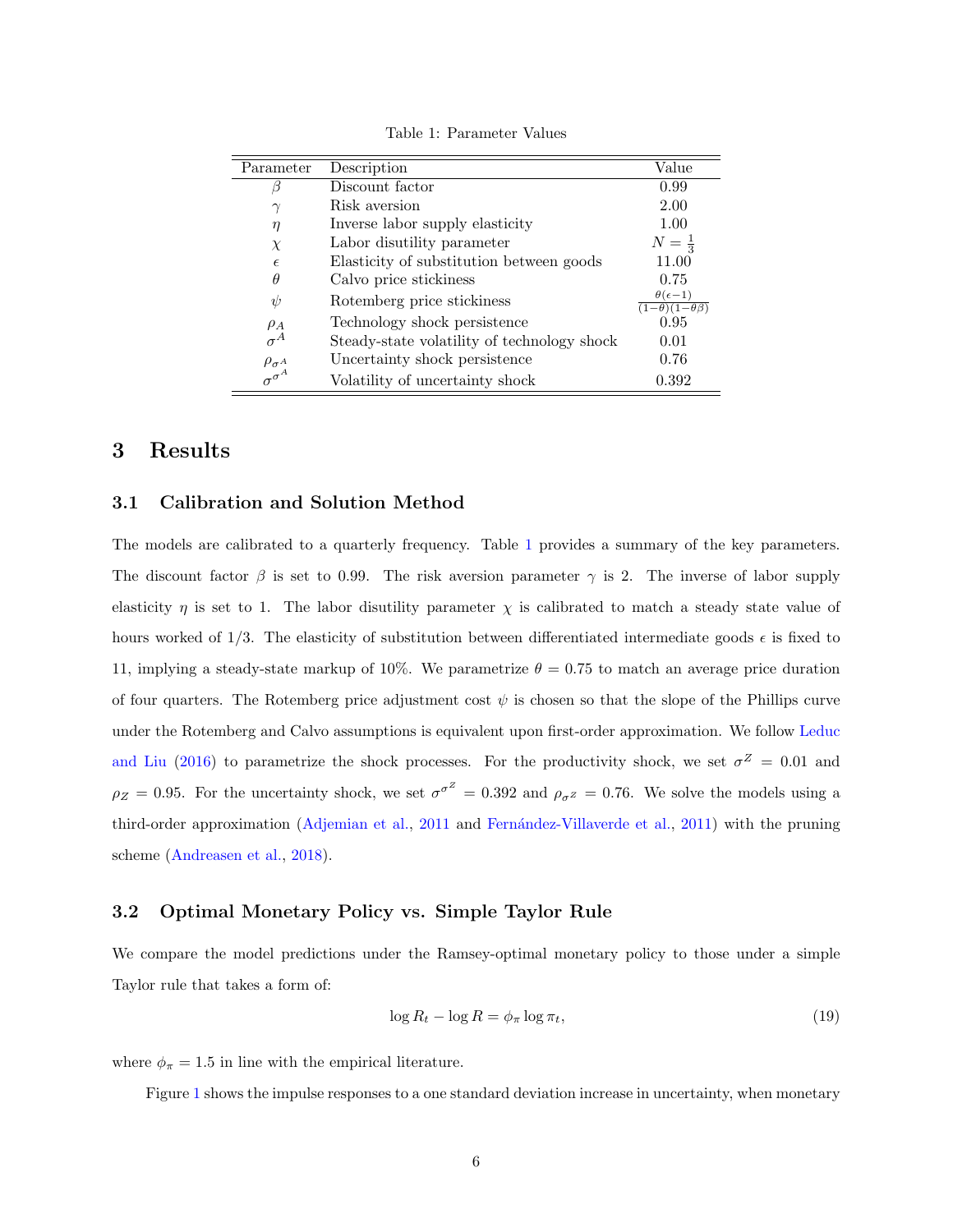

<span id="page-7-0"></span>Figure 1: Impulse Responses to Uncertainty Shocks: Empirical Taylor Rule

Note: Impulse responses are in percent deviation from their stochastic steady state.

policy follows Equation [\(19\)](#page-6-2). An increase in uncertainty induces risk-averse households to cut consumption and engage in precautionary saving. With Rotemberg pricing, the fall in consumption leads to a drop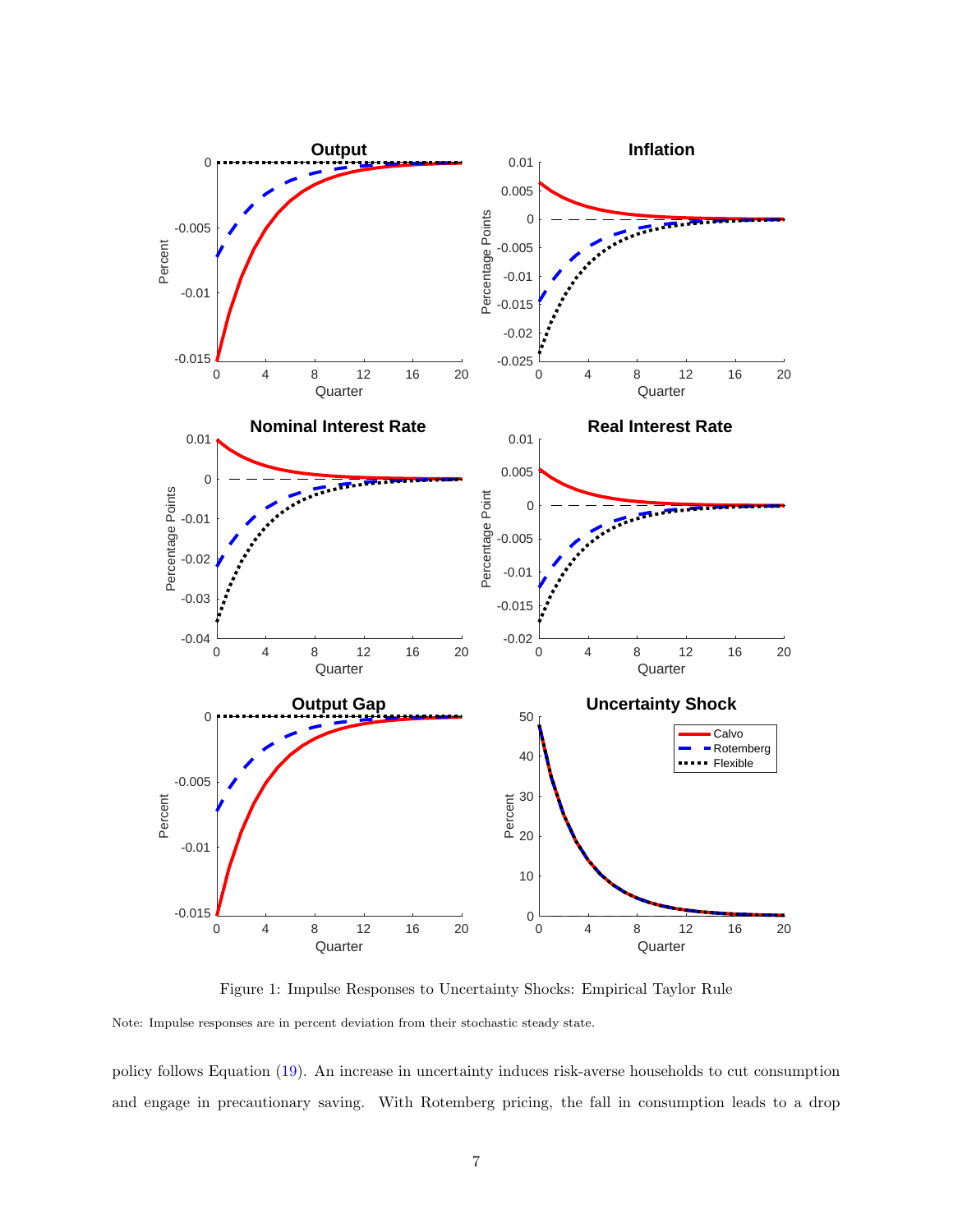

<span id="page-8-0"></span>Figure 2: Impulse Responses to Uncertainty Shocks: Ramsey-Optimal Monetary Policy Note: Impulse responses are in percent deviation from their stochastic steady state.

in output and inflation. The joint decline in prices and quantities implies that uncertainty shocks act as negative demand shocks. As analyzed by [Oh](#page-14-1) [\(2020\)](#page-14-1) and [Oh and Rogantini Picco](#page-14-4) [\(2020\)](#page-14-4), with Calvo pricing,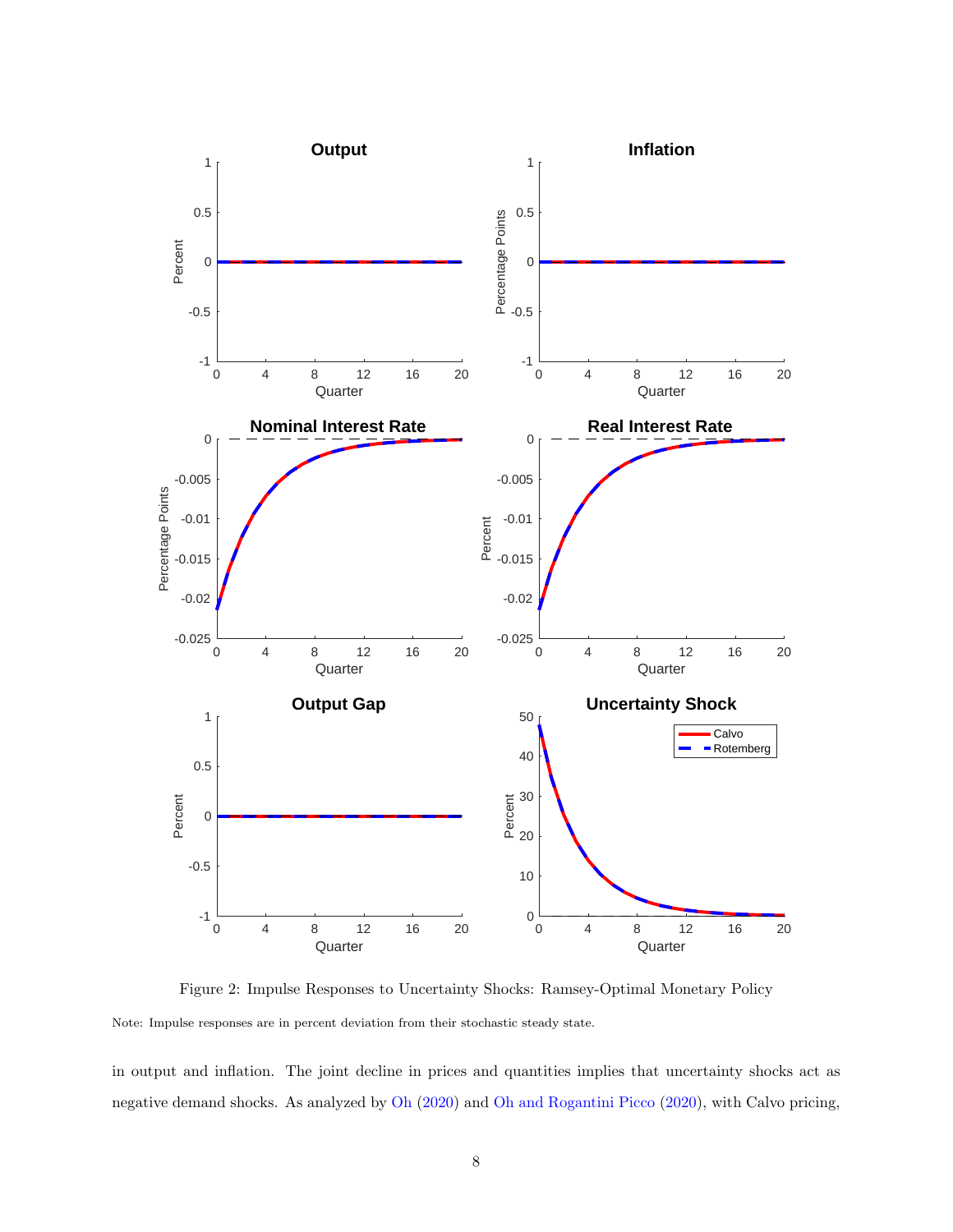

<span id="page-9-0"></span>Figure 3: Impulse Responses to Uncertainty Shocks under Different Taylor Rules (Calvo) Note: Impulse responses are in percent deviation from their stochastic steady state.

there is an additional propagation, which works through the precautionary pricing behavior of firms. When uncertainty increases, firms that are allowed to reset their price raise the price to self-insure against the risk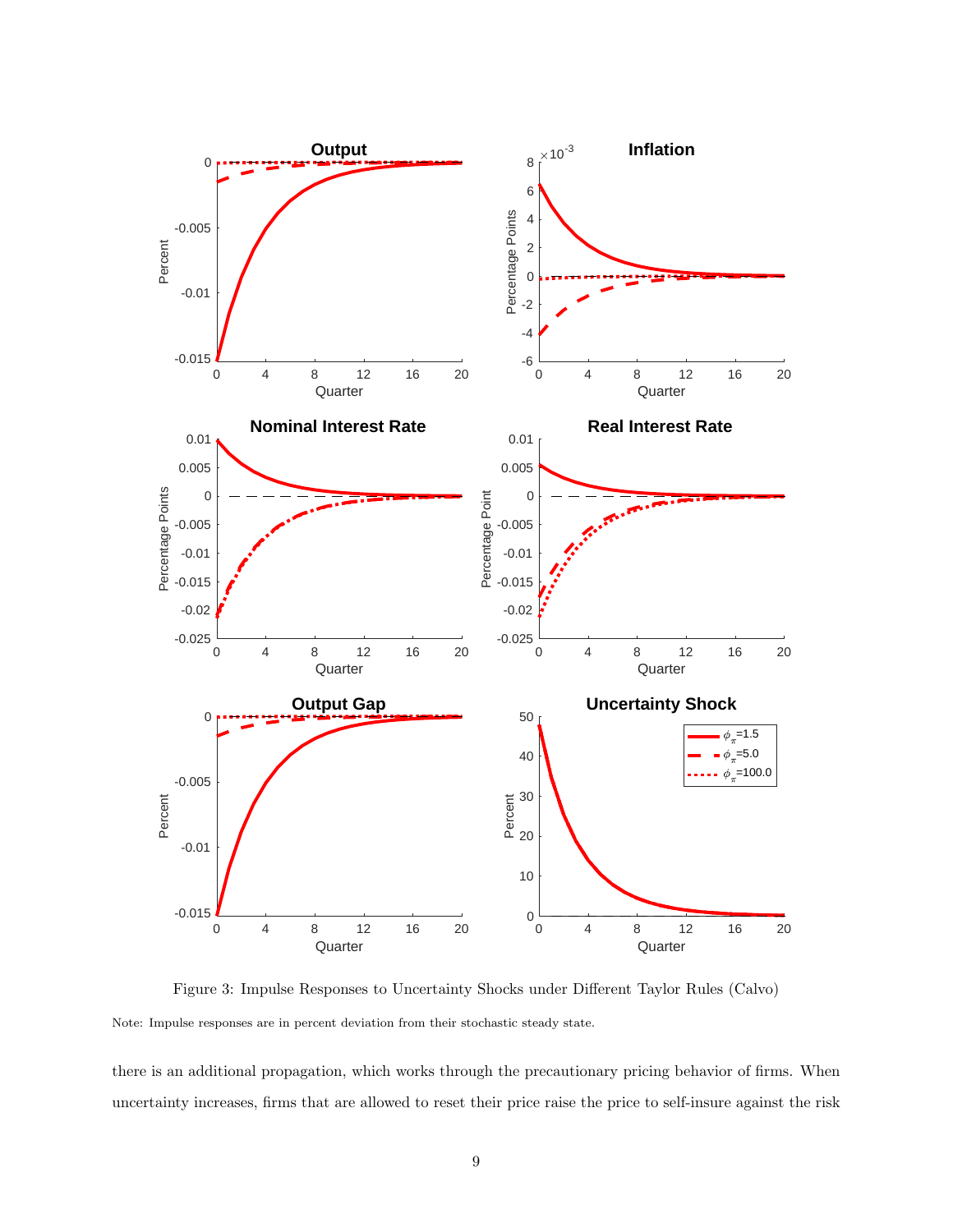

<span id="page-10-0"></span>Figure 4: Impulse Responses to Uncertainty Shocks under Different Taylor Rules (Rotemberg) Note: Impulse responses are in percent deviation from their stochastic steady state.

of being stuck with low prices in the future. Since the increase in prices induced by the precautionary pricing behavior of firms is stronger than the drop in prices induced by the precautionary saving behavior of risk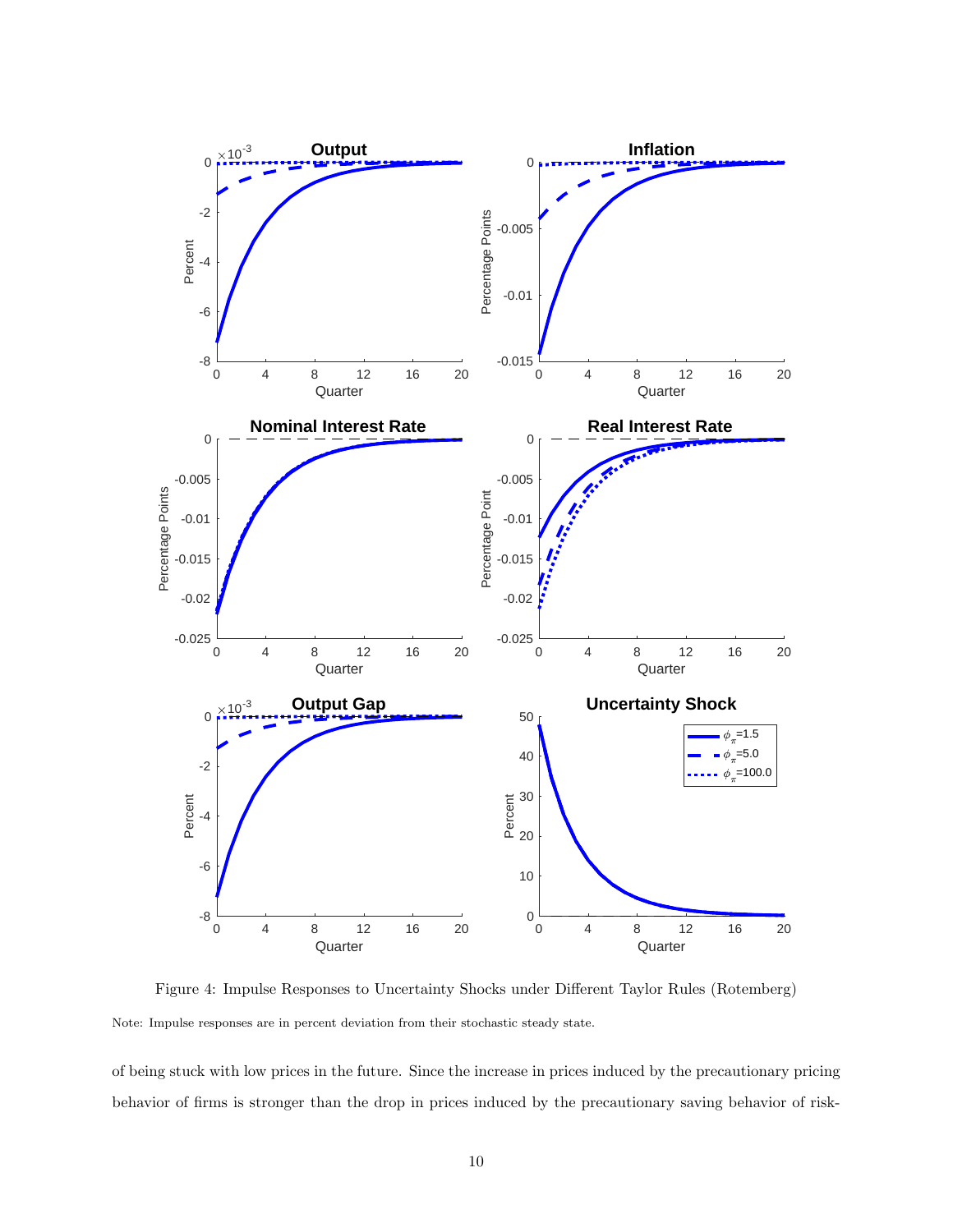averse households, inflation increases after a positive uncertainty shock. Hence, with Calvo-type rigidities, uncertainty shocks act as cost-push shocks: inflation rises, and the output gap drops. As monetary policy follows Equation [\(19\)](#page-6-2), the nominal interest rate falls in the model with Rotemberg-type rigidities, while it rises in the model with Calvo-type rigidities.

Figure [2](#page-8-0) displays the impulse responses to an increase in uncertainty under the optimal monetary policy. In this case, inflation and output gaps are fully stabilized in both Calvo and Rotemberg pricing models. This result is surprising, especially for the Calvo model. In fact, as shown in Figure [1,](#page-7-0) with Calvo-type rigidities, an increase in uncertainty acts as a cost-push shock when monetary policy follows a Taylor rule. Cost-push shocks lead to a standard output-inflation trade-off, making it difficult for the optimal monetary policy to stabilize the output gap and inflation at the same time. Yet, unlike cost-push shocks, uncertainty shocks do not entail an output-inflation trade-off.

To intuitively understand why the optimal monetary policy achieves joint output and inflation stabilization, it is useful to compare predictions under Taylor rules with different inflation coefficients. Figure [3](#page-9-0) and Figure [4](#page-10-0) compare responses under Taylor rules with different inflation coefficients ( $\phi_{\pi} = 1.5$ ;  $\phi_{\pi} = 5$ ;  $\phi_{\pi} = 100$ ). When the coefficient of inflation is extremely high, the effect of uncertainty is neutralized in both Calvo and Rotemberg models. In fact, in both Calvo and Rotemberg, a Taylor rule that responds very aggressively to inflation ( $\phi_{\pi} = 100$ ) can generate allocations that are close to the ones under the optimal monetary policy. The higher the value of  $\phi_{\pi}$  is, the bigger the drop in the real interest rate is realized upon a fall in inflation. A decrease in the real interest rate on savings weakens the precautionary saving motive and works to stabilize aggregate demand. In Rotemberg, stable aggregate demand implies a stable nominal marginal cost. As a result, firms have no incentive to change prices, and hence inflation is stabilized. In Calvo, stable aggregate demand eliminates uncertainty over future nominal costs. Consequently, firms have no concerns over having their prices fixed at the level that leads to undesired markup. Therefore, the precautionary pricing incentive in Calvo is no longer operative when the central bank has a strong desire to stabilize inflation.

## <span id="page-11-0"></span>4 Conclusion

We have shown that uncertainty shocks propagate differently under Calvo and Rotemberg pricing assumptions when monetary policy is set according to the empirical Taylor rule: they behave like cost-push shocks under Calvo pricing and negative demand shocks under Rotemberg pricing. However, the optimal monetary policy achieves joint stabilization of inflation and the output gap under both pricing assumptions. This is because the optimal monetary policy eliminates not only the households' precautionary savings motive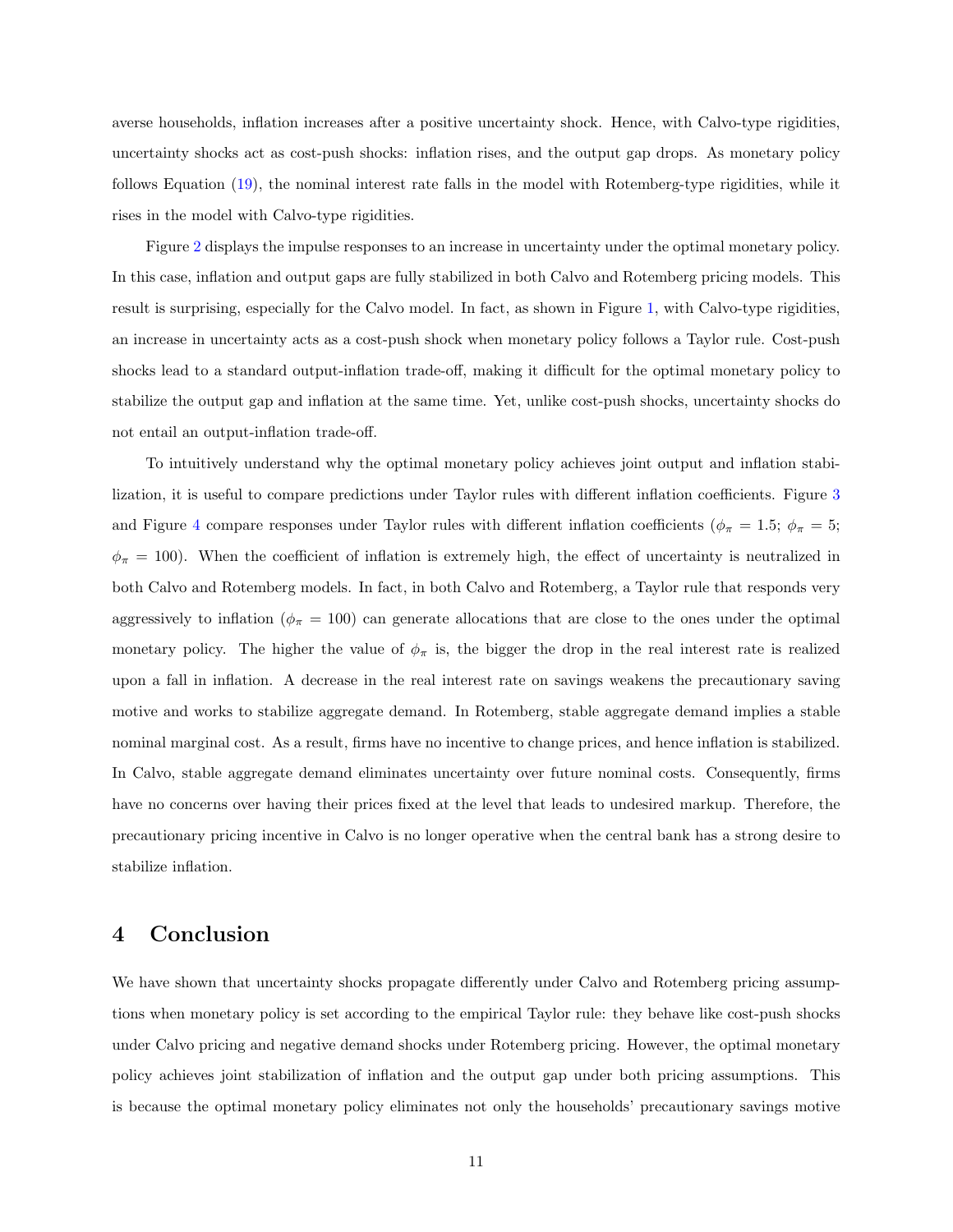but also the firms' precautionary pricing incentive, which is the key channel that makes prediction of Calvo price-setting different from those of Rotemberg price-setting under the empirical Taylor rule. We conclude that, while the adopted form of price rigidity does matter under the empirical Taylor rule, it does not matter under the optimal monetary policy.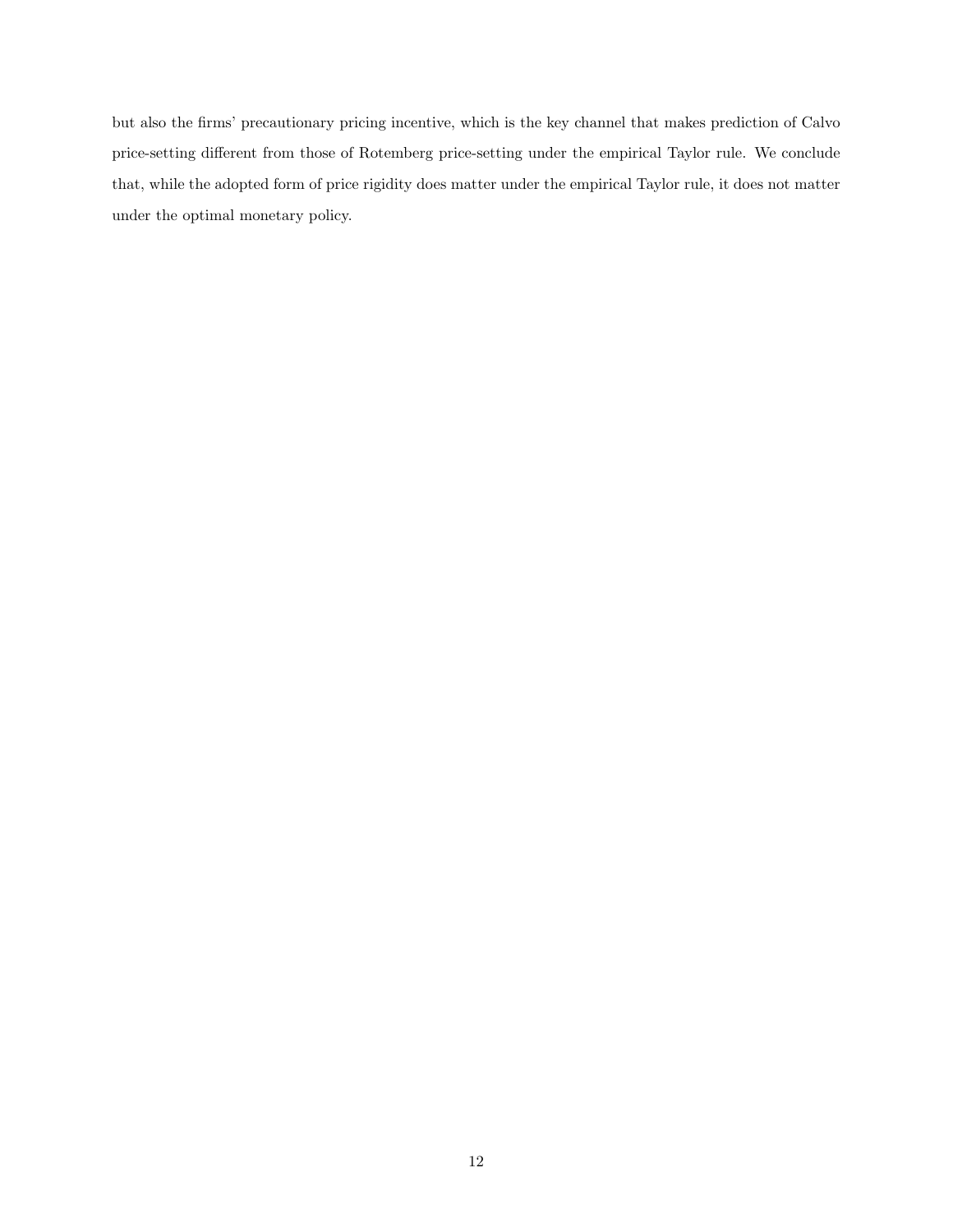## References

- <span id="page-13-9"></span>Adjemian, Stéphane, Houtan Bastani, Michel Juillard, Fréderic Karamé, Junior Maih, Ferhat Mihoubi, George Perendia, Johannes Pfeifer, Marco Ratto, and Sébastien Villemot, "Dynare: Reference Manual Version 4," Dynare Working Papers 1, CEPREMAP 2011.
- <span id="page-13-11"></span>Andreasen, Martin M., Jesús Fernández-Villaverde, and Juan Rubio-Ramírez, "The Pruned State-Space System for Non-Linear DSGE Models: Theory and Empirical Applications," Review of Economic Studies, 2018, 85 (1), 1–49.
- <span id="page-13-6"></span>Ascari, Guido and Lorenza Rossi, "Trend Inflation and Firms Price-Setting: Rotemberg Versus Calvo," Economic Journal, 2012, 122, 1115–1141.
- <span id="page-13-4"></span>Basu, Susanto and Brent Bundick, "Uncertainty Shocks in a Model of Effective Demand," Econometrica, 2017, 85 (3), 937–958.
- <span id="page-13-1"></span>Born, Benjamin and Johannes Pfeifer, "Policy Risk and the Business Cycle," Journal of Monetary Economics, 2014, 68, 68–85.
- <span id="page-13-0"></span>Calvo, Guillermo, "Staggered Prices in a Utility Maximizing Framework," Journal of Monetary Economics, 1983, 12, 383–398.
- <span id="page-13-10"></span>Fernández-Villaverde, Jesús, Pablo Guerrón-Quintana, Juan Rubio-Ramírez, and Martín Uribe, "Risk Matters: The Real Effects of Volatility Shocks," American Economic Review, 2011, 101 (6), 2530–2561.
- <span id="page-13-2"></span> $, \ldots$ , Keith Kuester, and Juan Rubio-Ramírez, "Fiscal Volatility Shocks and Economic Activity," American Economic Review, 2015, 105 (11), 3352–3384.
- <span id="page-13-3"></span>Leduc, Sylvain and Zheng Liu, "Uncertainty Shocks are Aggregate Demand Shocks," Journal of Monetary Economics, 2016, 82, 20–35.
- <span id="page-13-8"></span>Leith, Campbell and Ding Liu, "The Inflation Bias under Calvo and Rotemberg Pricing," Journal of Economic Dynamics and Control, 2016, 73, 283–297.
- <span id="page-13-7"></span>Lombardo, Giovanni and David Vestin, "Welfare Implications of Calvo vs. Rotemberg-Pricing Assumptions," Economics Letters, 2008, 100, 275–279.
- <span id="page-13-5"></span>Miao, Jianjun and Phuong V. Ngo, "Does Calvo Meet Rotemberg at the Zero Lower Bound?," Macroeconomic Dynamics, 2019, Forthcoming.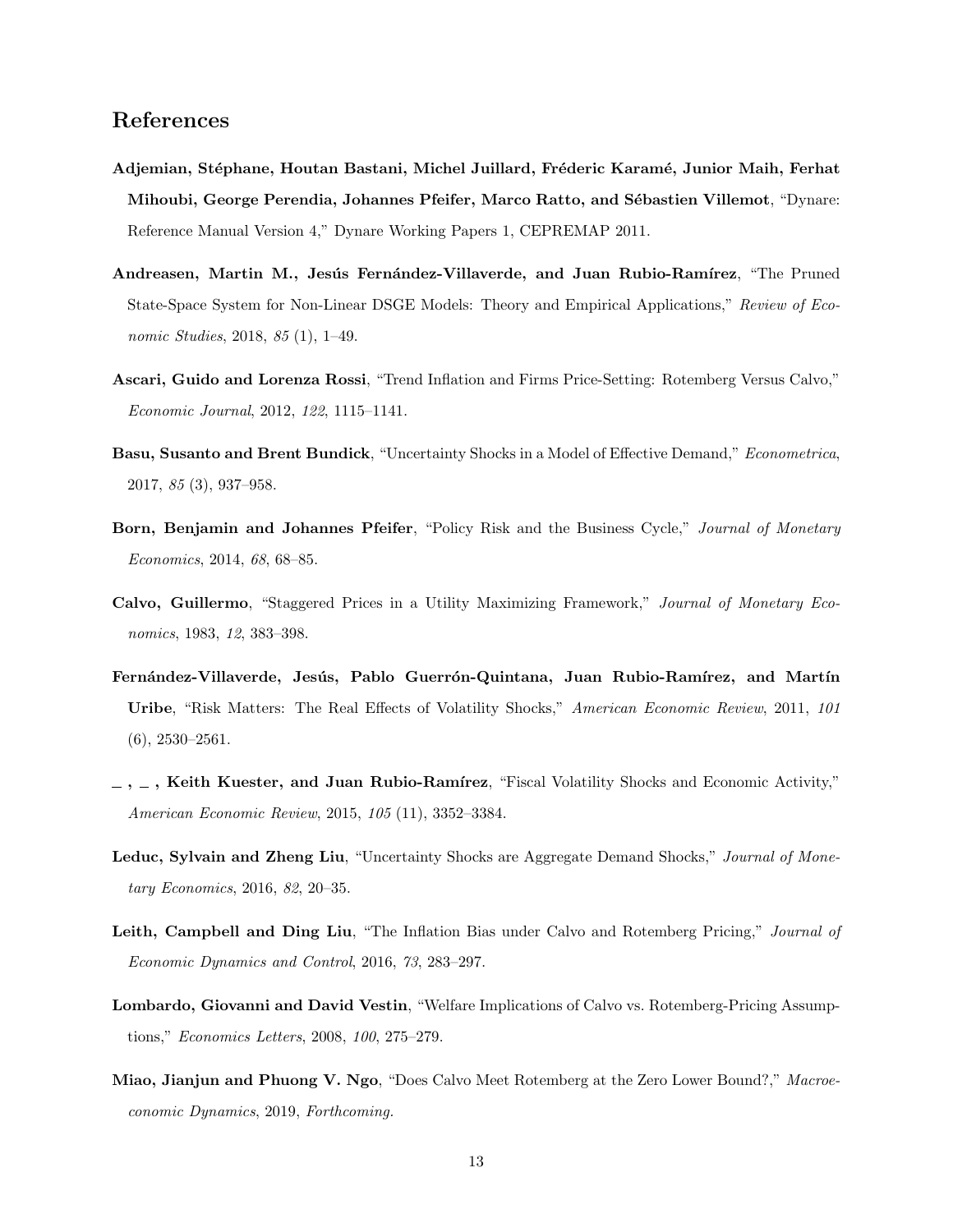- <span id="page-14-2"></span>Ngo, Phuong V., "Fiscal Multiplers at the Zero Lower Bound: The Role of Government Spending Persistence," Macroeconomic Dynamics, 2019, Forthcoming.
- <span id="page-14-3"></span>Nisticó, Salvatore, "The Welfare Loss from Unstable Inflation," Economics Letters, 2007, 96, 51–57.
- <span id="page-14-1"></span>Oh, Joonseok, "The Propagation of Uncertainty Shocks: Rotemberg vs. Calvo," International Economic Review, 2020, Forthcoming.
- <span id="page-14-4"></span>and Anna Rogantini Picco, "Macro Uncertainty and Unemployment Risk," 2020. Working Paper.
- <span id="page-14-0"></span>Rotemberg, Julio J., "Sticky Prices in the United States," Journal of Political Economy, 1982, 90 (6), 1187–1211.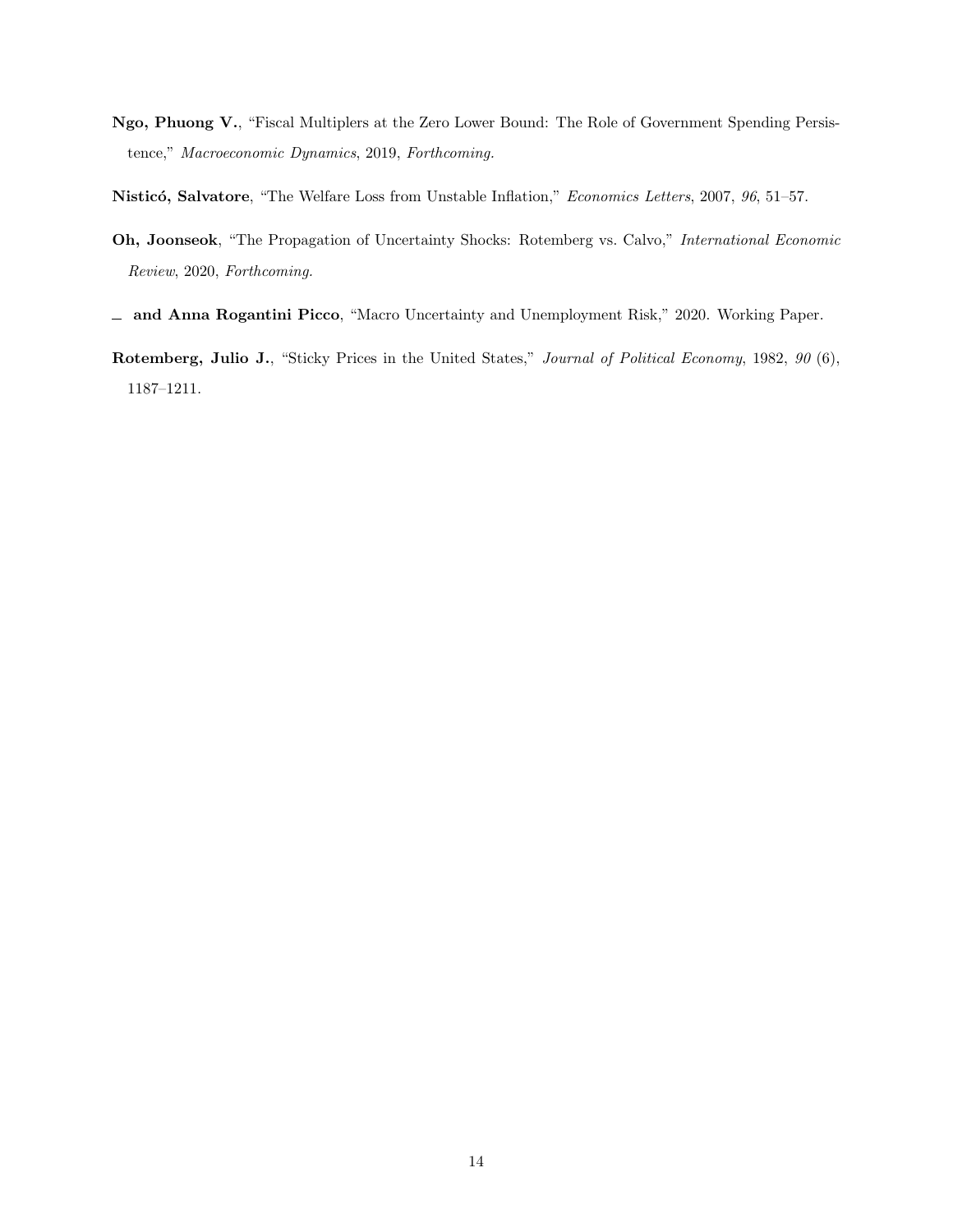# Appendices

## <span id="page-15-0"></span>A Calvo Model: Ramsey-Optimal Policy Problem

In the Calvo model, the Ramsey problem under commitment can be described as follows. Let  $\{\lambda_{1,t}, \lambda_{2,t},$  $\lambda_{3,t}, \lambda_{4,t}, \lambda_{5,t}, \lambda_{6,t}, \lambda_{7,t}, \lambda_{8,t}, \lambda_{9,t}, \lambda_{10,t}\}_{t=0}^{\infty}$  represent sequences of Lagrange multipliers on the constraints [\(1\)](#page-3-1), [\(2\)](#page-3-2), [\(6\)](#page-4-0), [\(9\)](#page-4-1), [\(10\)](#page-4-2), [\(11\)](#page-4-3), [\(12\)](#page-5-0), [\(13\)](#page-5-1), [\(14\)](#page-5-2), and [\(15\)](#page-5-3). Given an initial value for the price dispersion  $\Delta_{t-1}$  and a set of stochastic processes  $\{A_t, \sigma_t^A\}_{t=0}^{\infty}$ , the allocation plans for the control variables {Ct, Nt, wt, Rt, mct, πt, Yt, p? t , p1,t, p2,t, ∆t} ∞ <sup>t</sup>=0, and for the co-state variables {λ1,t, λ2,t, λ3,t, λ4,t, λ5,t, λ6,t,  $\lambda_{7,t}, \lambda_{8,t}, \lambda_{9,t}, \lambda_{10,t}\}_{t=0}^{\infty}$ , represent an optimal allocation if they solve the following maximization problem:

$$
\max E_0 \sum_{t=0}^{\infty} \beta^t \left( \frac{C_t^{1-\gamma}}{1-\gamma} - \chi \frac{N_t^{1+\eta}}{1+\eta} \right),\tag{A.1}
$$

subject to  $(1)$ ,  $(2)$ ,  $(6)$ ,  $(9)$ ,  $(10)$ ,  $(11)$ ,  $(12)$ ,  $(13)$ ,  $(14)$ , and  $(15)$ . The augmented Lagrangian for the optimal policy problem then reads as follows:

$$
\max E_0 \sum_{t=0}^{\infty} \beta^t \left[ \left( \frac{C_t^{1-\gamma}}{1-\gamma} - \chi \frac{N_t^{1+\eta}}{1+\eta} \right) + \lambda_{1,t} \left( C_t^{-\gamma} w_t - \chi N_t^{\eta} \right) + \lambda_{2,t} \left( \beta C_{t+1}^{-\gamma} R_t - C_t^{-\gamma} \pi_{t+1} \right) \right.
$$
  
+  $\lambda_{3,t} \left( mc_t A_t - w_t \right) + \lambda_{4,t} \left( \epsilon \left( 1 - \tau \right) p_{1,t} - (\epsilon - 1) p_t^* p_{2,t} \right) + \lambda_{5,t} \left( p_{1,t} - C_t^{-\gamma} mc_t Y_t - \theta \beta \pi_{t+1}^{\epsilon} p_{1,t+1} \right)$   
+  $\lambda_{6,t} \left( C_t^{-\gamma} Y_t + \theta \beta \pi_{t+1}^{\epsilon-1} p_{2,t+1} - p_{2,t} \right) + \lambda_{7,t} \left( \theta \pi_t^{\epsilon-1} - 1 + (1 - \theta) p_t^{\star 1-\epsilon} \right) + \lambda_{8,t} \left( A_t N_t - \Delta_t Y_t \right)$   
+  $\lambda_{9,t} \left( Y_t - C_t \right) + \lambda_{10,t} \left( \Delta_t - (1 - \theta) p_t^{\star - \epsilon} - \theta \pi_t^{\epsilon} \Delta_{t-1} \right) \right].$  (A.2)

The first-order conditions are as follows:

$$
[C_t]: \quad C_t^{-\gamma} + \gamma E_t \lambda_{2,t} C_t^{-\gamma - 1} \pi_{t+1} + \gamma \lambda_{5,t} C_t^{-\gamma - 1} mc_t Y_t
$$
  
=  $\gamma \lambda_{1,t} C_t^{-\gamma - 1} w_t + \gamma \lambda_{6,t} C_t^{-\gamma - 1} Y_t + \lambda_{9,t} + \gamma \lambda_{2,t-1} C_t^{-\gamma - 1} R_{t-1},$  (A.3)

$$
[N_t]: \quad \chi N_t^{\eta} + \chi \eta \lambda_{1,t} N_t^{\eta - 1} = \lambda_{8,t} A_t,
$$
\n(A.4)

$$
[w_t]: \quad \lambda_{1,t} C_t^{-\gamma} = \lambda_{3,t},\tag{A.5}
$$

$$
[R_t]: \quad \beta E_t \lambda_{2,t} C_{t+1}^{-\gamma} = 0,
$$
\n(A.6)

$$
[mc_t]: \quad \lambda_{3,t} A_t = \lambda_{5,t} C_t^{-\gamma} Y_t,\tag{A.7}
$$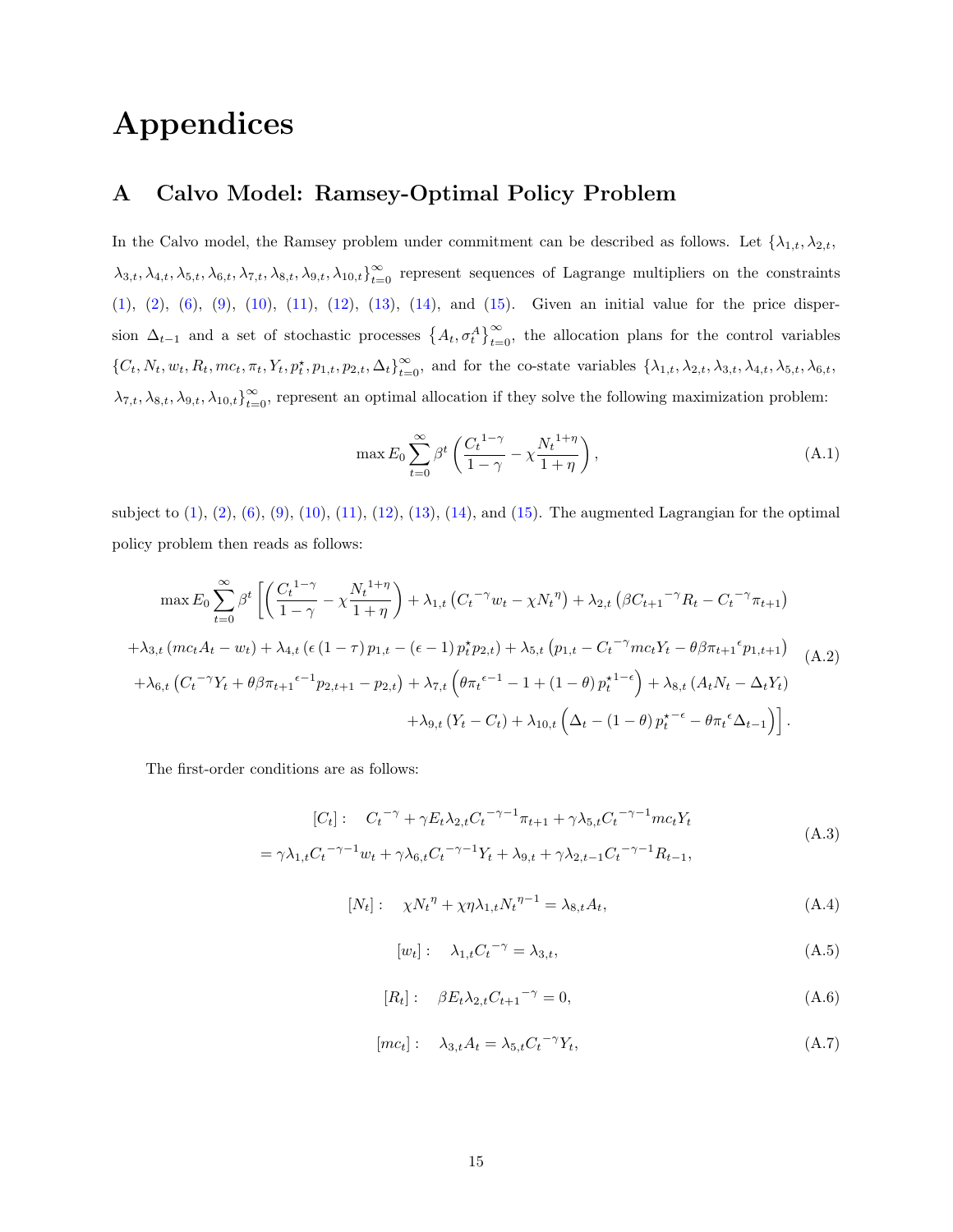$$
[\pi_t]: \quad \theta\left(\epsilon - 1\right)\lambda_{7,t}\pi_t^{\epsilon-2} + \theta\left(\epsilon - 1\right)\lambda_{6,t-1}\pi_t^{\epsilon-2}p_{2,t}
$$
\n
$$
= \theta\epsilon\lambda_{10,t}\pi_t^{\epsilon-1}\Delta_{t-1} + \theta\epsilon\lambda_{5,t-1}\pi_t^{\epsilon-1}p_{1,t} + \frac{1}{\beta}\lambda_{2,t-1}C_{t-1}^{-\gamma},\tag{A.8}
$$

$$
[Y_t]: \quad \lambda_{5,t} C_t^{-\gamma} m c_t + \lambda_{8,t} \Delta_t = \lambda_{6,t} C_t^{-\gamma} + \lambda_{9,t}, \tag{A.9}
$$

$$
[p_t^{\star}] : \quad (\epsilon - 1) \lambda_{4,t} p_{2,t} = (1 - \theta) (1 - \epsilon) \lambda_{7,t} p_t^{\star - \epsilon} + (1 - \theta) \epsilon \lambda_{10,t} p_t^{\star - \epsilon - 1}, \tag{A.10}
$$

$$
[p_{1,t}]: \quad \epsilon (1-\tau) \lambda_{4,t} + \lambda_{5,t} = \theta \lambda_{5,t-1} \pi_t^{\epsilon}, \tag{A.11}
$$

$$
[p_{2,t}]: \quad (\epsilon - 1) \lambda_{4,t} p_t^* + \lambda_{6,t} = \theta \lambda_{6,t-1} \pi_t^{\epsilon-1}, \tag{A.12}
$$

$$
[\Delta_t]: \quad \lambda_{8,t} Y_t = \lambda_{10,t} - \theta \beta E_t \lambda_{10,t+1} \pi_{t+1}^{\epsilon}, \tag{A.13}
$$

$$
[\lambda_{1,t}]: \quad \chi N_t^{\eta} = C_t^{-\gamma} w_t,\tag{A.14}
$$

$$
[\lambda_{2,t}]: \quad C_t^{-\gamma} = \beta E_t C_{t+1}^{-\gamma} \frac{R_t}{\pi_{t+1}}, \tag{A.15}
$$

$$
[\lambda_{3,t}]: \quad mc_t = \frac{w_t}{A_t},\tag{A.16}
$$

$$
[\lambda_{4,t}]: \quad p_t^* = \frac{\epsilon}{\epsilon - 1} \frac{(1 - \tau) p_{1,t}}{p_{2,t}},
$$
\n(A.17)

$$
[\lambda_{5,t}]: \quad p_{1,t} = C_t^{-\gamma}mc_tY_t + \theta\beta E_t\pi_{t+1} \epsilon_{p_{1,t+1}}, \tag{A.18}
$$

$$
[\lambda_{6,t}]: \quad p_{2,t} = C_t^{-\gamma} Y_t + \theta \beta E_t \pi_{t+1} e^{-1} p_{2,t+1}, \tag{A.19}
$$

$$
[\lambda_{7,t}]: \quad \theta \pi_t^{\epsilon-1} = 1 - (1 - \theta) p_t^{\star 1-\epsilon}, \tag{A.20}
$$

$$
[\lambda_{8,t}]: \quad \Delta_t Y_t = A_t N_t,\tag{A.21}
$$

$$
[\lambda_{9,t}]: Y_t = C_t, \tag{A.22}
$$

$$
[\lambda_{10,t}]: \quad \Delta_t = (1-\theta) p_t^{\star-\epsilon} + \theta \pi_t^{\epsilon} \Delta_{t-1}.
$$
\n(A.23)

## <span id="page-16-0"></span>B Rotemberg Model: Ramsey-Optimal Policy Problem

In the Rotemberg model, the Ramsey problem under commitment can be described as follows. Let  $\{\lambda_{1,t}, \lambda_{2,t},$  $\lambda_{3,t}, \lambda_{4,t}, \lambda_{5,t}, \lambda_{6,t}$   $_{t=0}^{\infty}$  represent sequences of Lagrange multipliers on the constraints [\(1\)](#page-3-1), [\(2\)](#page-3-2), [\(6\)](#page-4-0), [\(16\)](#page-5-4), [\(17\)](#page-5-5), and [\(18\)](#page-5-6). Given a set of stochastic processes  $\{A_t, \sigma_t^A\}_{t=0}^{\infty}$ , the allocation plans for the control variables  ${C_t, N_t, w_t, R_t, mc_t, \pi_t, Y_t}_{t=0}^{\infty}$ , and for the co-state variables  ${\lambda_{1,t}, \lambda_{2,t}, \lambda_{3,t}, \lambda_{4,t}, \lambda_{5,t}, \lambda_{6,t}}_{t=0}^{\infty}$ , represent an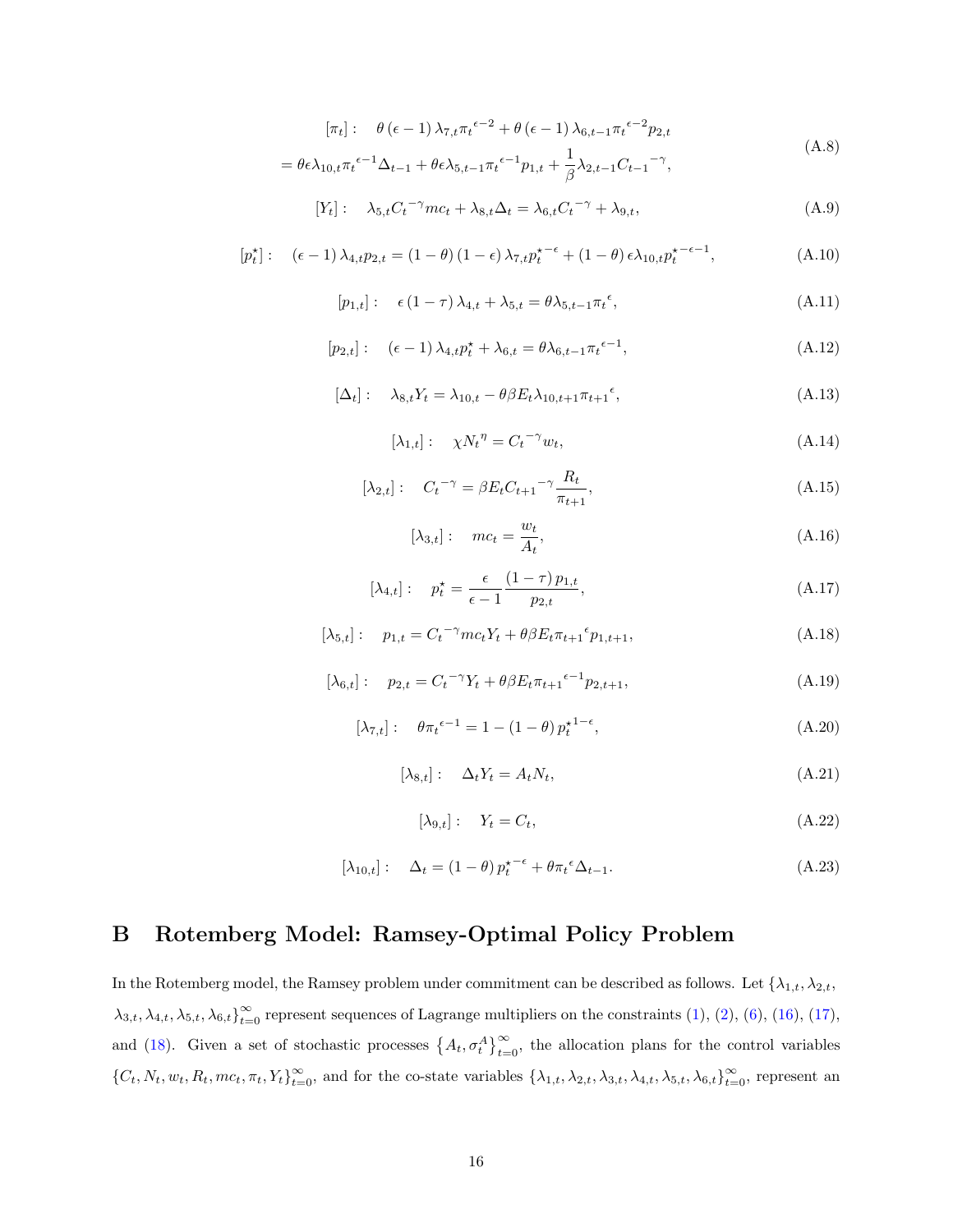optimal allocation if they solve the following maximization problem:

$$
\max E_0 \sum_{t=0}^{\infty} \beta^t \left( \frac{C_t^{1-\gamma}}{1-\gamma} - \chi \frac{N_t^{1+\eta}}{1+\eta} \right),\tag{B.1}
$$

subject to  $(1)$ ,  $(2)$ ,  $(6)$ ,  $(16)$ ,  $(17)$ , and  $(18)$ . The augmented Lagrangian for the optimal policy problem then reads as follows:

$$
\max E_{0} \sum_{t=0}^{\infty} \beta^{t} \left[ \left( \frac{C_{t}^{1-\gamma}}{1-\gamma} - \chi \frac{N_{t}^{1+\eta}}{1+\eta} \right) + \lambda_{1,t} \left( C_{t}^{-\gamma} w_{t} - \chi N_{t}^{\eta} \right) + \lambda_{2,t} \left( \beta C_{t+1}^{-\gamma} R_{t} - C_{t}^{-\gamma} \pi_{t+1} \right) \right. \\
\left. + \lambda_{3,t} \left( mc_{t} A_{t} - w_{t} \right) \\
\left. + \lambda_{4,t} \left( \psi C_{t}^{-\gamma} \left( \pi_{t} - 1 \right) \pi_{t} Y_{t} - \psi \beta C_{t+1}^{-\gamma} \left( \pi_{t+1} - 1 \right) \pi_{t+1} Y_{t+1} - (1 - \epsilon) C_{t}^{-\gamma} Y_{t} - \epsilon \left( 1 - \tau \right) \left( C_{t}^{-\gamma} m c_{t} Y_{t} \right) \right. \\
\left. + \lambda_{5,t} \left( A_{t} N_{t} - Y_{t} \right) + \lambda_{6,t} \left( Y_{t} - C_{t} - \frac{\psi}{2} \left( \pi_{t} - 1 \right)^{2} Y_{t} \right) \right].
$$
\n(B.2)

The first-order conditions are as follows:

$$
[C_t]: \quad C_t^{-\gamma} + \gamma E_t \lambda_{2,t} C_t^{-\gamma - 1} \pi_{t+1} + \psi \gamma \lambda_{4,t-1} C_t^{-\gamma - 1} (\pi_t - 1) \pi_t Y_t
$$
  
=  $\gamma \lambda_{1,t} C_t^{-\gamma - 1} w_t + \gamma \lambda_{4,t} C_t^{-\gamma - 1} Y_t (\psi (\pi_t - 1) \pi_t - 1 + \epsilon - \epsilon (1 - \tau) mc_t) + \lambda_{6,t} + \gamma \lambda_{2,t-1} C_t^{-\gamma - 1} R_{t-1},$   
(B.3)

$$
[N_t]: \quad \chi N_t^{\eta} + \chi \eta \lambda_{1,t} N_t^{\eta - 1} = \lambda_{5,t} A_t,
$$
\n(B.4)

$$
[w_t]: \quad \lambda_{1,t} C_t^{-\gamma} = \lambda_{3,t},\tag{B.5}
$$

$$
[R_t]: \quad \beta E_t \lambda_{2,t} C_{t+1}^{-\gamma} = 0,
$$
\n(B.6)

$$
[mc_t]: \quad \lambda_{3,t} A_t = \epsilon (1-\tau) \lambda_{4,t} C_t^{-\gamma} Y_t,
$$
\n(B.7)

$$
[\pi_t]: \quad \psi \lambda_{4,t} C_t^{-\gamma} (2\pi_t - 1) Y_t = \psi \lambda_{6,t} (\pi_t - 1) Y_t + \frac{1}{\beta} \lambda_{2,t-1} C_{t-1}^{-\gamma} + \psi \lambda_{4,t-1} C_t^{-\gamma} (2\pi_t - 1) Y_t, \quad (B.8)
$$

$$
[Y_t]: \quad \lambda_{4,t} C_t^{-\gamma} \left( \psi(\pi_t - 1)\pi_t - 1 + \epsilon - \epsilon (1 - \tau) m c_t \right) + \lambda_{6,t} \left( 1 - \frac{\psi}{2} (\pi_t - 1)^2 \right)
$$
  

$$
= \lambda_{5,t} + \psi \lambda_{4,t-1} C_t^{-\gamma} (\pi_t - 1) \pi_t,
$$
 (B.9)

$$
[\lambda_{1,t}]: \quad \chi N_t^{\eta} = C_t^{-\gamma} w_t,\tag{B.10}
$$

$$
[\lambda_{2,t}]: \quad C_t^{-\gamma} = \beta E_t C_{t+1}^{-\gamma} \frac{R_t}{\pi_{t+1}},
$$
\n(B.11)

$$
[\lambda_{3,t}]: \quad mc_t = \frac{w_t}{A_t},\tag{B.12}
$$